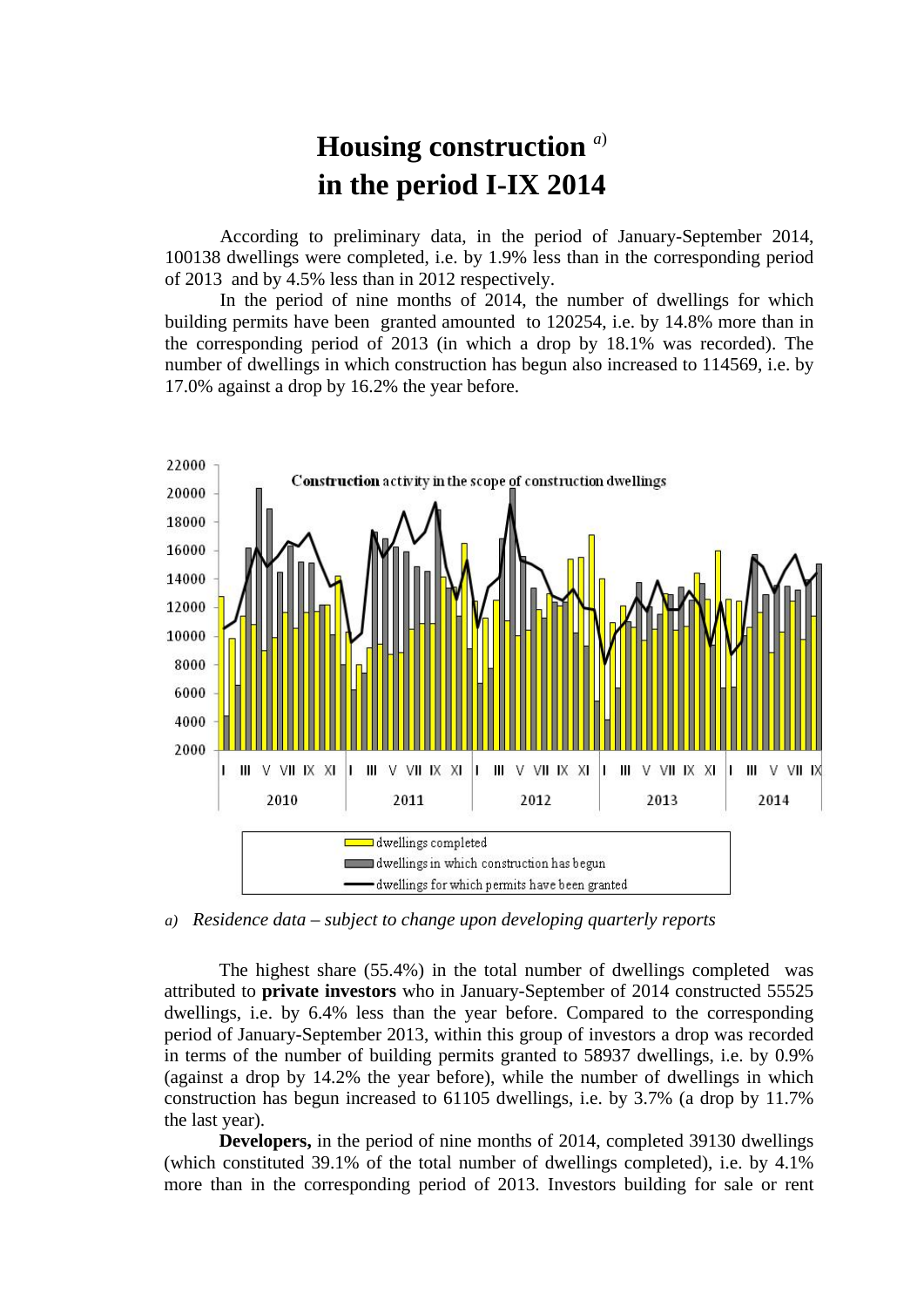received building permits for 58673 dwellings, i.e. by 41.7% more than the year before (in which a drop by 24.2% was recorded). The number of dwellings in which construction has begun also increased to 50759 dwellings, i.e. by 39.5% (against a drop by 21.1% the year before).

**Housing cooperatives** in the period of nine months of 2014, completed 2576 dwellings, i.e. by 3.1% less than the year before. The number of dwellings in which construction has begun decreased to 729 dwellings, i.e. by 19.8% (against a drop by 44.3% the year before). The number of dwellings for which building permits have been granted increase to 965 dwellings, i.e. by 6.3% (against a drop by 37.6% the year before).

**Other investors** (municipal, public building society and company construction) in the period of nine months of 2014 completed 2907 dwellings, i.e. by 14.8% more than in 2013. In this period, 1420 dwellings were completed in municipal construction against 1247 dwellings the year before, in public building society – 1198 dwellings against 1096 dwellings the year before, while in company construction - 289 dwellings against 189 dwellings in the corresponding period of 2013. The number of dwellings in which construction has begun increased to 1913, i.e. by 17.4%, while the number of dwellings for which permits have been granted decreased in this group of investors to 1679, i.e., by 43.9%.

In the period of January-September 2014, a drop in **the number of dwellings completed** was recorded in seven voivodships, including the most substantial one in Dolnośląskie – by 21.3%, Pomorskie – by 20.3% and Lubelskie – by 11.8%. The increase in the number of dwellings completed was recorded in eight voivodships including the most substantial one in: Świętokrzyskie – by 41.5%, Mazowieckie – by 11.1% and Podkarpackie – by 7.0% while in Małopolskie voivodship the number of dwellings completed remained at the previous year's level.

In the period of nine months of 2014, an increase in the number of **dwellings for which permits have been granted** was recorded in ten voivodships, of which the highest in Lubuskie – by 52.9%, Mazowieckie – by 42.7%, Pomorskie – by 37.1%. A drop in the number of permits was recorded in six voivodships including the highest in Świętokrzyskie – by 19.5%, Małopolskie – by 15.8% and Podlaskie – by 10.6%.

An increase in the number of **dwellings in which construction has begun** in the period January-September of 2014 was recorded in thirteen voivodships, of which the highest in Wielkopolskie – by  $63.3\%$ , Lubuskie – by  $45.2\%$  and Mazowieckie – by 34.2%. A drop in the number of dwellings in which construction has begun was recorded in voivodships: Świętokrzyskie and Zachodniopomorskie – by 6.9% and Małopolskie – by 7.0%.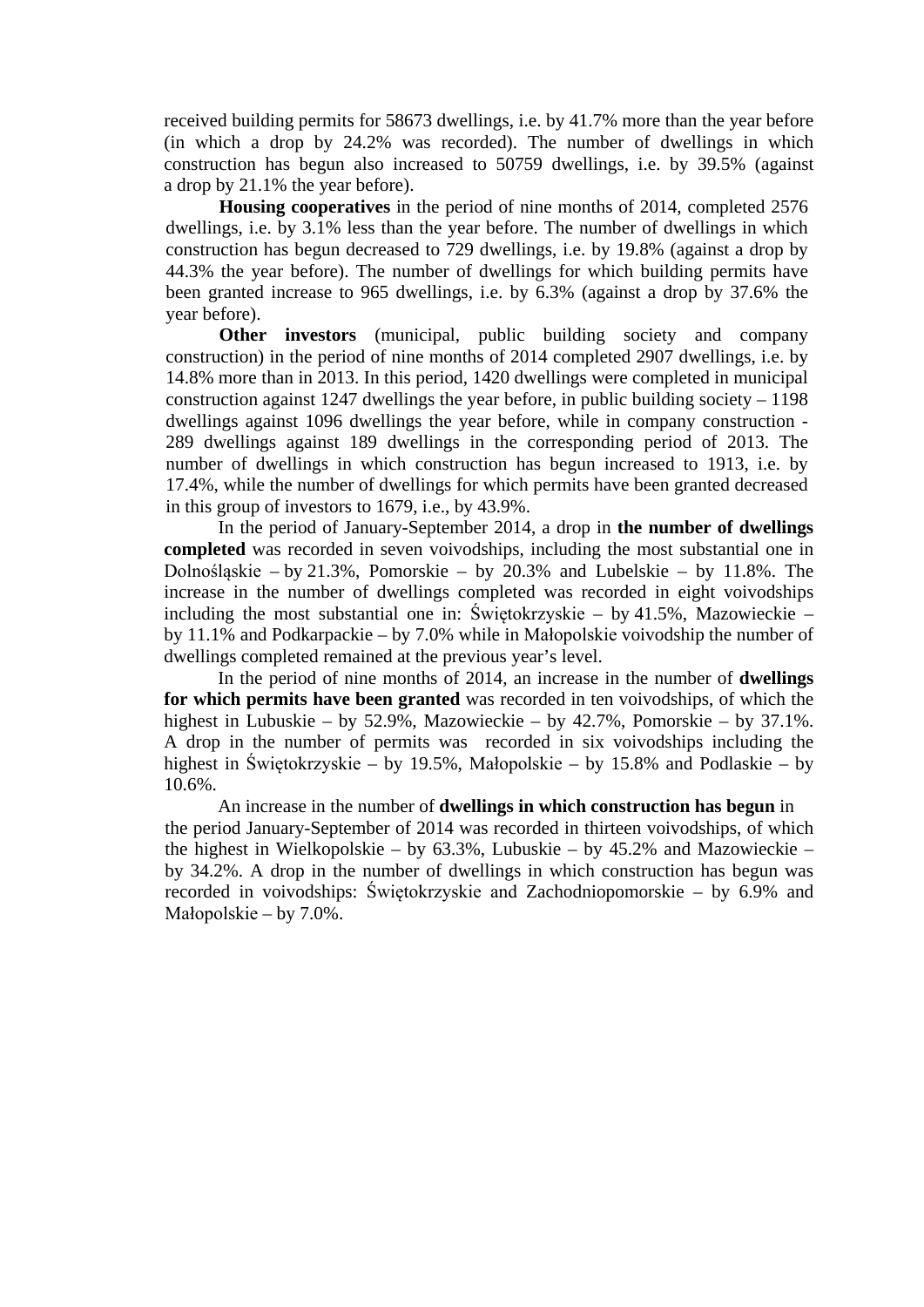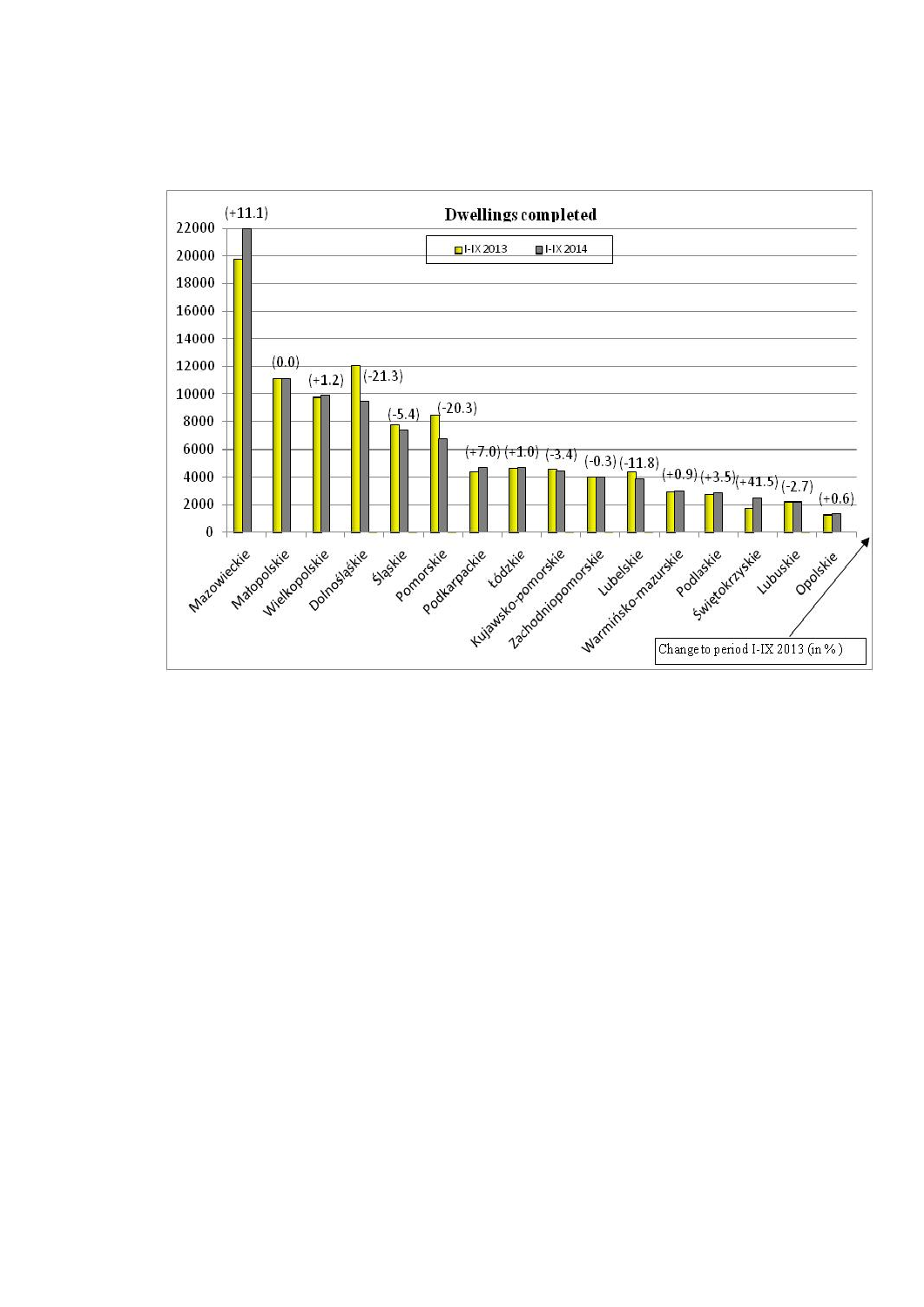|                                               | 2014   |                    |                             |        |                          |
|-----------------------------------------------|--------|--------------------|-----------------------------|--------|--------------------------|
| <b>Forms</b>                                  | IX     |                    |                             | $I-IX$ |                          |
| of construction                               | number | IX<br>$2013 = 100$ | <b>VIII</b><br>$2014 = 100$ | number | $I - IX$<br>$2013 = 100$ |
| <b>Dwellings completed</b>                    |        |                    |                             |        |                          |
|                                               | 11439  | 106.7              | 116.7                       | 100138 | 98.1                     |
| Private                                       | 6166   | 108.2              | 119.0                       | 55525  | 93.6                     |
| For sale or rent                              | 4732   | 113.3              | 132.4                       | 39130  | 104.1                    |
| Cooperatives                                  | 397    | 140.3              | 158.8                       | 2576   | 96.9                     |
|                                               | 144    | 25.7               | 18.1                        | 2907   | 114.8                    |
| Dwellings in which construction has begun     |        |                    |                             |        |                          |
|                                               | 15070  | 120,3              | 107,7                       | 114569 | 117,0                    |
| Private                                       | 7348   | 105.7              | 98.7                        | 61105  | 103.7                    |
| For sale or rent                              | 7554   | 143.1              | 120.4                       | 50759  | 139.5                    |
| Cooperatives                                  | 63     | 85.1               | 91.3                        | 792    | 80.2                     |
|                                               | 105    | 47.9               | 52.0                        | 1913   | 117.4                    |
| Dwellings for which permits have been granted |        |                    |                             |        |                          |
|                                               | 14417  | 109.2              | 106.0                       | 120254 | 114.8                    |
| Private                                       | 7041   | 99.5               | 99.4                        | 58937  | 99.1                     |
| For sale or rent                              | 7044   | 117.0              | 110.0                       | 58673  | 141.7                    |
| Cooperatives                                  | 224    | 622.2              | more than<br>17-fold        | 965    | 106.3                    |
|                                               | 108    | 161.2              | 104.9                       | 1679   | 56.1                     |

*b)company, municipal, public building society - construction.*